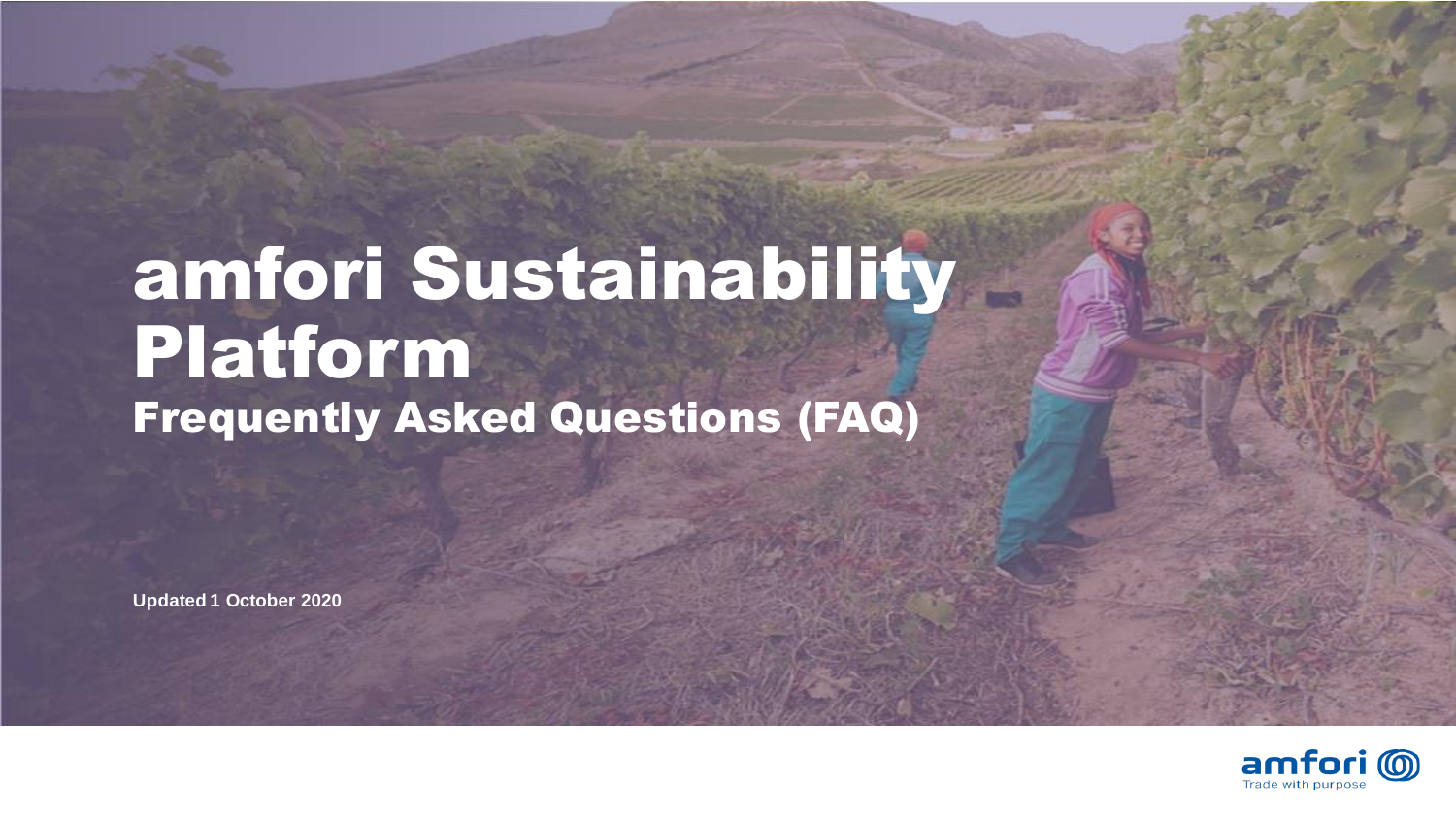- 1. Why have you developed a new platform?
- 2. [When will my company migrate?](#page-3-0)
- 3. [In what sequence will amfori initiatives](#page-4-0)  be migrated?
- 4. [Will branches be migrated to the new](#page-4-0)  Platform?
- 5. How do I get started if I am the main contact?
- 6. How will my business partners get started?
- 7. What happened if one of my business [partners is already in the new platform](#page-9-0)  and I am not?
- 8. [What is the classification system in the](#page-10-0)  new platform?
- 9. [How will my audit results be presented?](#page-11-0)
- 10. How can I best prepare for migrating to the new platform?

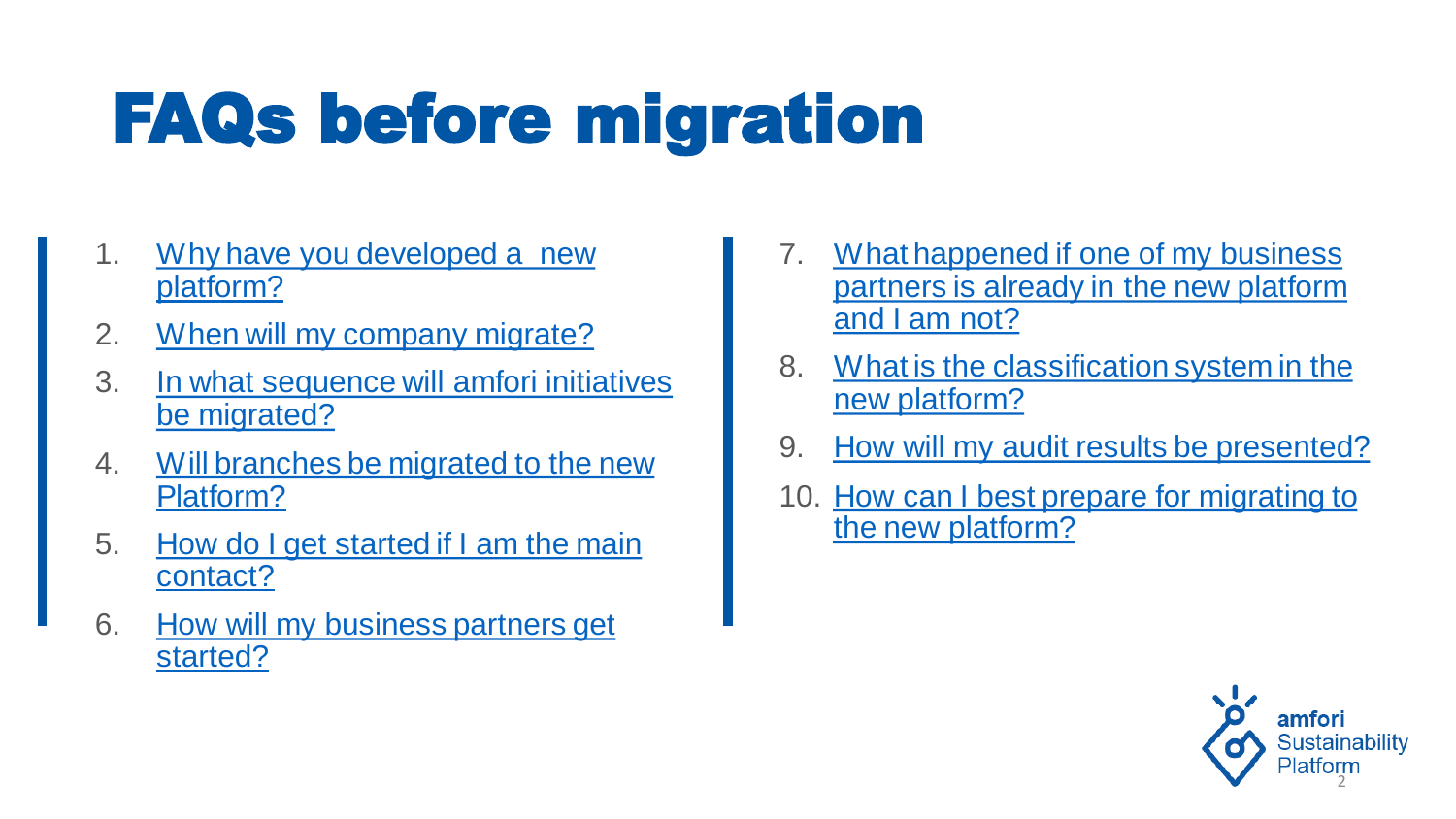- 1. [What roles can be attributed to member](#page-13-0)  users?
- 2. [What is the single-sign on \(SSO\)?](#page-14-0)
- 3. [What does the member journey look](#page-15-0)  like in the new platform?
- 4. [Will the Platform and the Academy](#page-16-0)  merge?
- 5. What can I do if I want to invite a business partner that exists on the [BSCI platform but was not in my supply](#page-16-0)  chain?
- 6. [I did not receive the new platform invitation](#page-17-0)  email, what can I do?
- 7. **I sent the invitation for to my business** partner and they accepted. But in Supply [Chain Mapping their status is still "pending".](#page-18-0)  What should I do?
- 8. I sent the invitation to my business partner [but I cannot find them on the new amfori](#page-20-0)  platform, what should I do?
- 9. **J** sent the invitation to my business partner but their profile is still not accessible [\(appears as grey and cursive\), what should I](#page-20-0)  do?

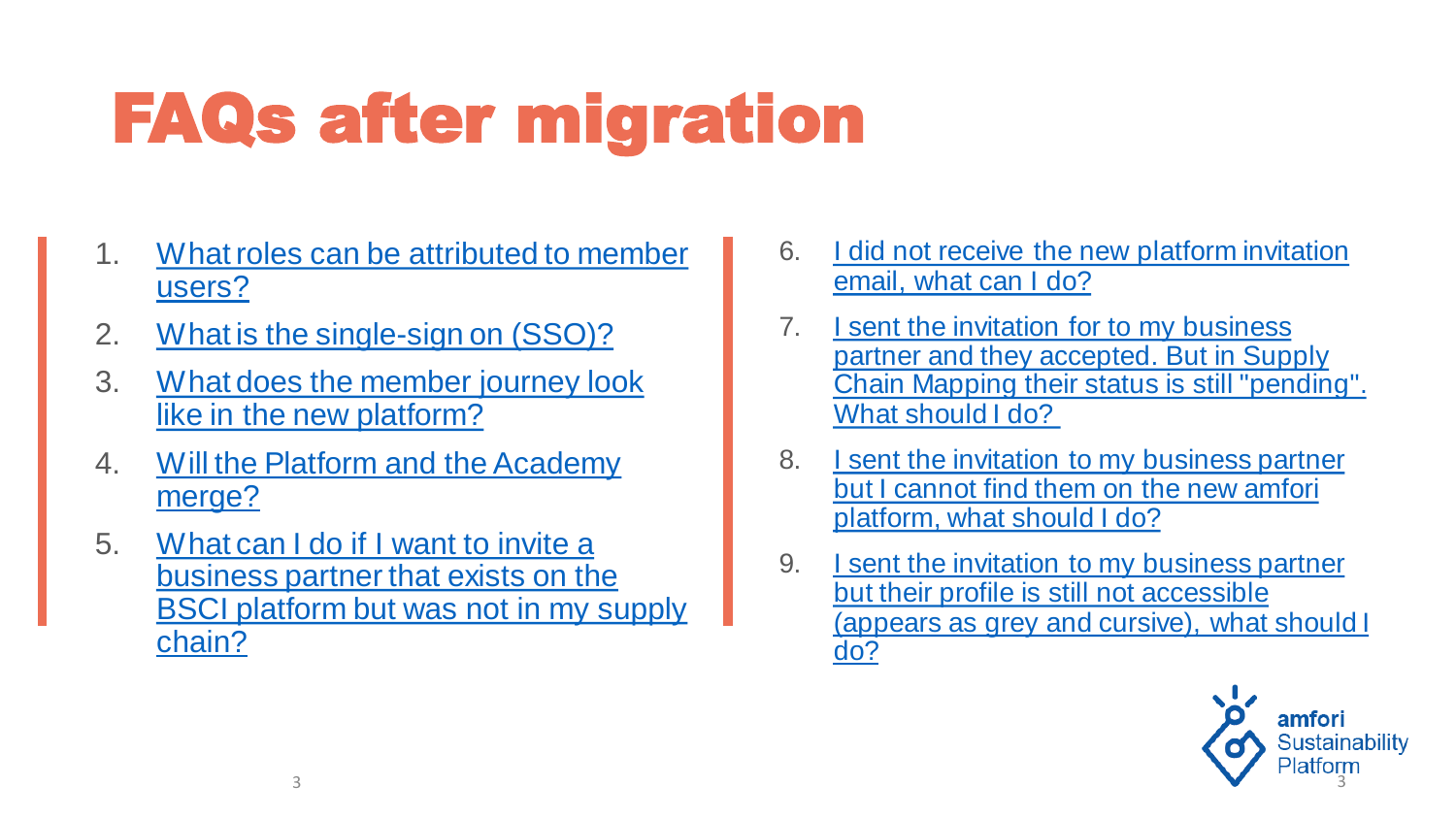### 1. Why have you developed a new platform?

In June 2020, amfori launched the amfori sustainability platform. With this new digital solution amfori aims to enhance service quality, user experience and data security.

Once the transition to the new platfrom is complete, amfori members will benefit from a single platform to access both amfori BSCI and amfori BEPI.

<span id="page-3-0"></span>Any future development of our services can be integrated into the new platform. amfori considers this a key asset to support complex supply chains, expanding services, and a growing membership base.

#### 2. When will my company migrate?

The list of segments in published on the *amfori* website with an estimated date of migration.

Members in each segment are notified four weeks prior to their migration date. The notification is sent via email to the main contact of the member as registered in the amfori BSCI Platform.

A few days before the migration takes place, members receive another notification and guidance on how to successfully complete the migration process.

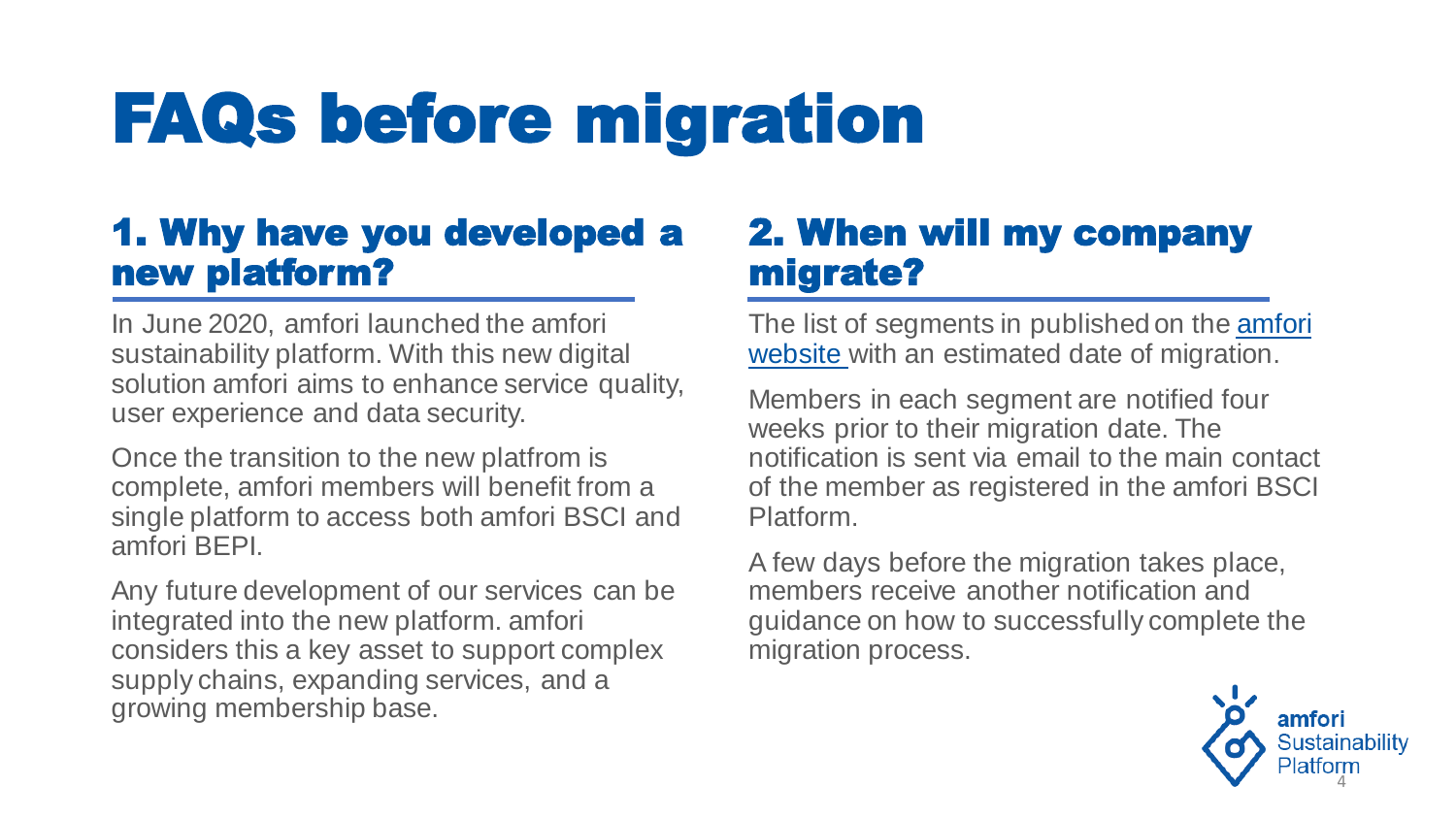#### 3. In what sequence will amfori initiatives be migrated?

<span id="page-4-0"></span>The first migration will be amfori BSCI. amfori BEPI continues to operate on its current platform until the corresponding functionalities become available in the amfori sustainability platform.

#### 4. Will branches be migrated to the new Platform?

The new Platform will support the processes and levels of visibility that correspond to the concept of Branches. Branches will be migrated.

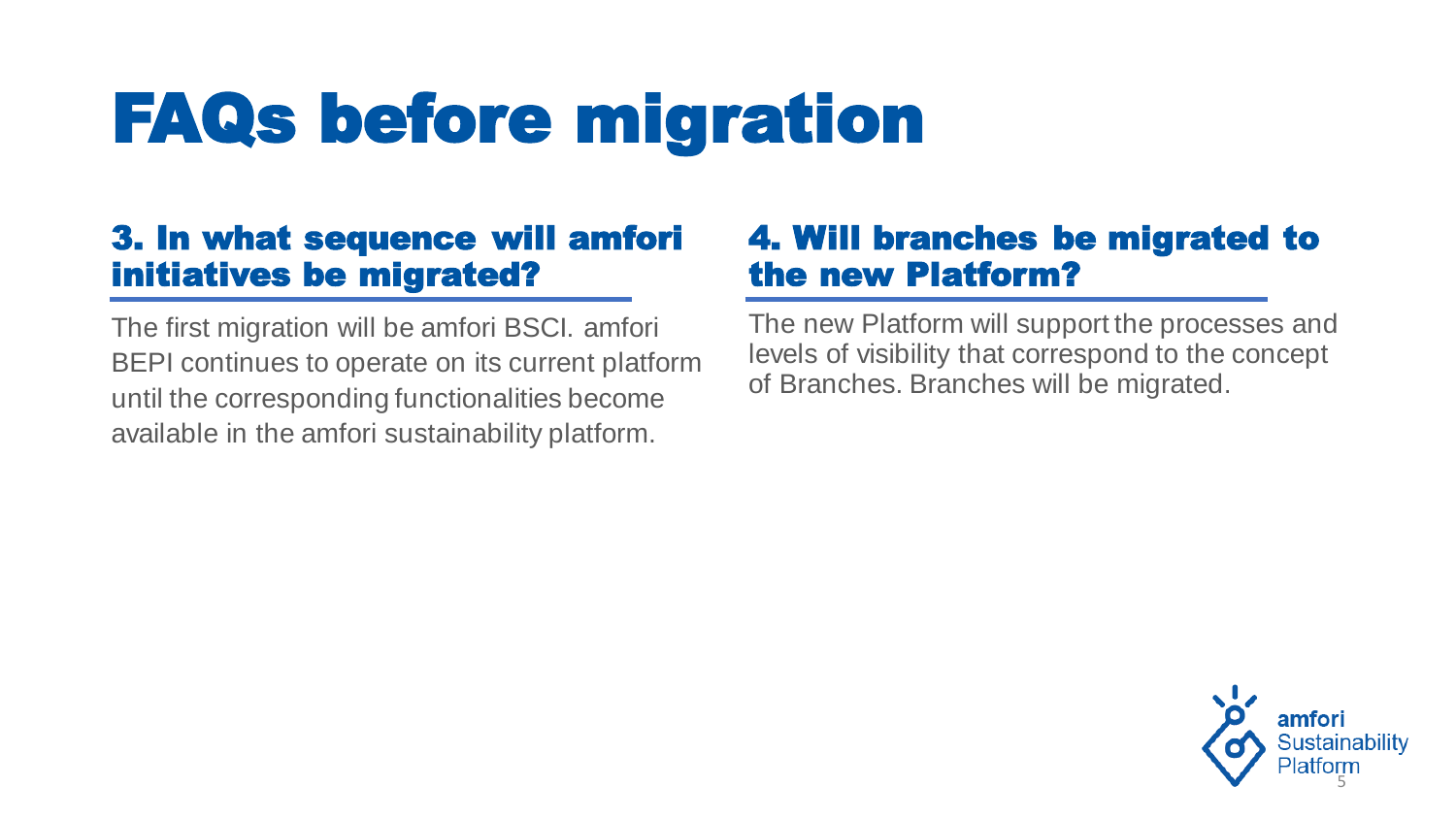#### 5. How do I get started if I am the main contact?

If you are the main contact in the platform you will receive an invitation to create your username. Please do so and follow the steps provided through the link. You will then have access to the platform.

This user will be your Single-Sign-On (SSO) user, which will eventually allow you to have access to other amfori systems as well (amfori Academy, BI platform, members only content on the website).

When you access the platform, you will have to classify your company. Note that you will not be able to proceed with any other aspects of the platform until you do this.

<span id="page-5-0"></span>Afterwards you can invite other colleagues to join, via **admin** > **add users**.

#### Dear, The amfori Team invites you to join the amfori platform for The Rolling Stones. The amfori Team left a personal message Dear Mick Jagger Your amfori BSCI Platform account has been transferred to the new amfori Platform To finalise your registration, please complete the steps described on the following link: https://www.amfori.org/migration-getting-started If you have any questions, do not hesitate to contact us at info@amfori.org Enjoy your first steps in our new Platform! Sincerely yours, The amfori Team PS: The link expires in 45 days In order to proceed, amfori first requires you to create a user. Create a new user amfori Sustainability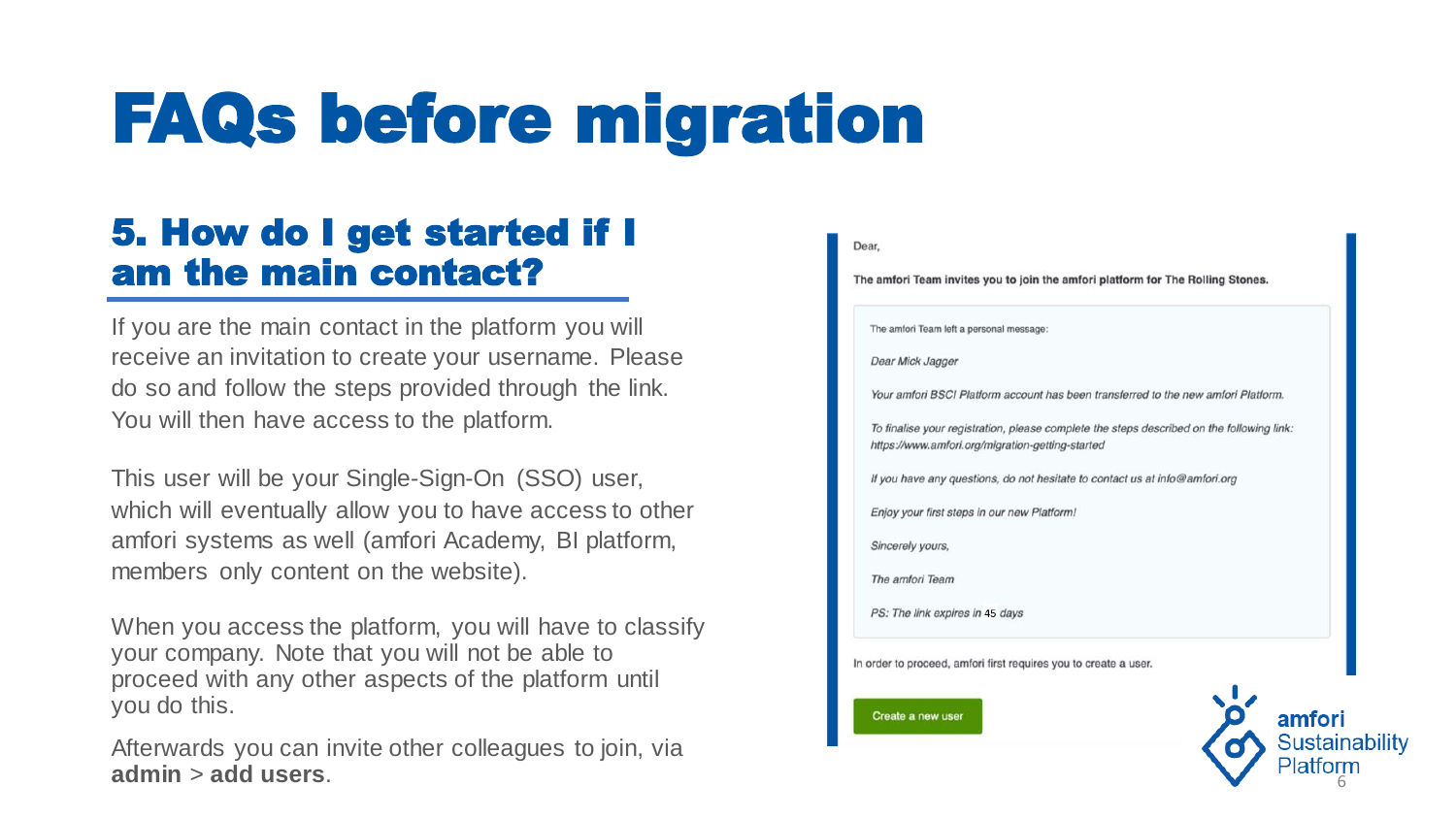### 6. How will my business partners get started? (1/3)

When a member is migrated, an invitation to join the platform is **automatically** sent out, to the main contact person.

Your Business Partners will receive a welcome email. The display is not contractual and can be changed in the future.

<span id="page-6-0"></span>As a member, you can always follow the state of the invited business relation on the platform. Do not forget that the member must log the business relations initially for this process to occur.

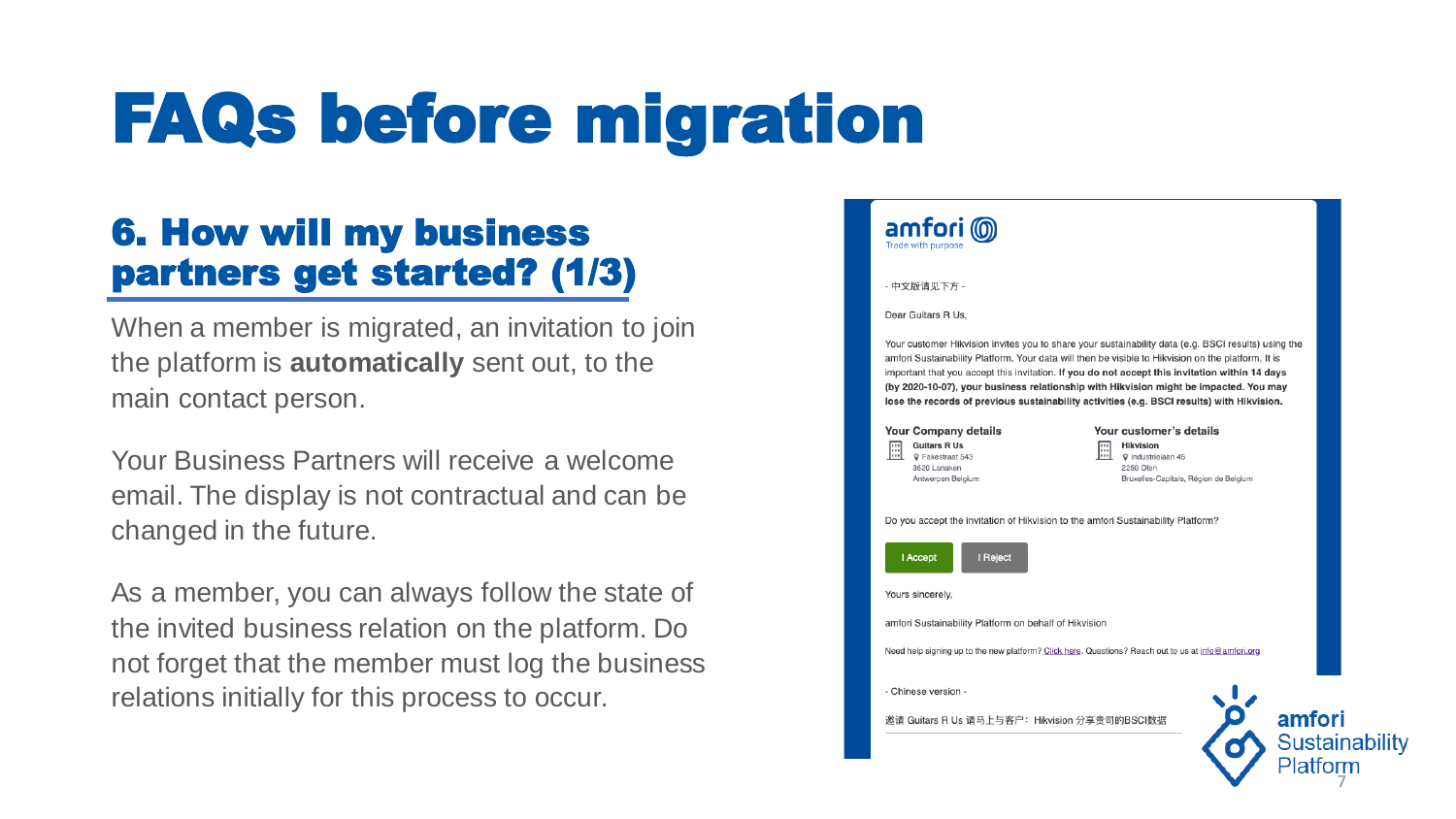### 6. How will my business partners get started? (2/3)

The following states can occur:

**Invited:** Your business relation has been invited to join the Platform. The invitation mail contains a link, which can only be executed once and has an expiration period.

**Expired:**The link in the invitation e-mail was not executed and has been expired.

**Rejected:** Your invited business relation has rejected your invitation.

**Accepted:**Your invited business relation accepted your invitation and joined the platform. When the business partner classified his main activity, the results (legacy-audits) will be migrated.

The first time a business partner has been invited, he/she has to create and classify his company and user. When another member invites the same business partner, the business partner can accept the relation with logging on to the platform. There is no need for them to create a and classify their company again.

Once business partners classify their company, this will automatically migrate their past audit performance information to the new platform . The business partner will also get automatically an amfori ID.

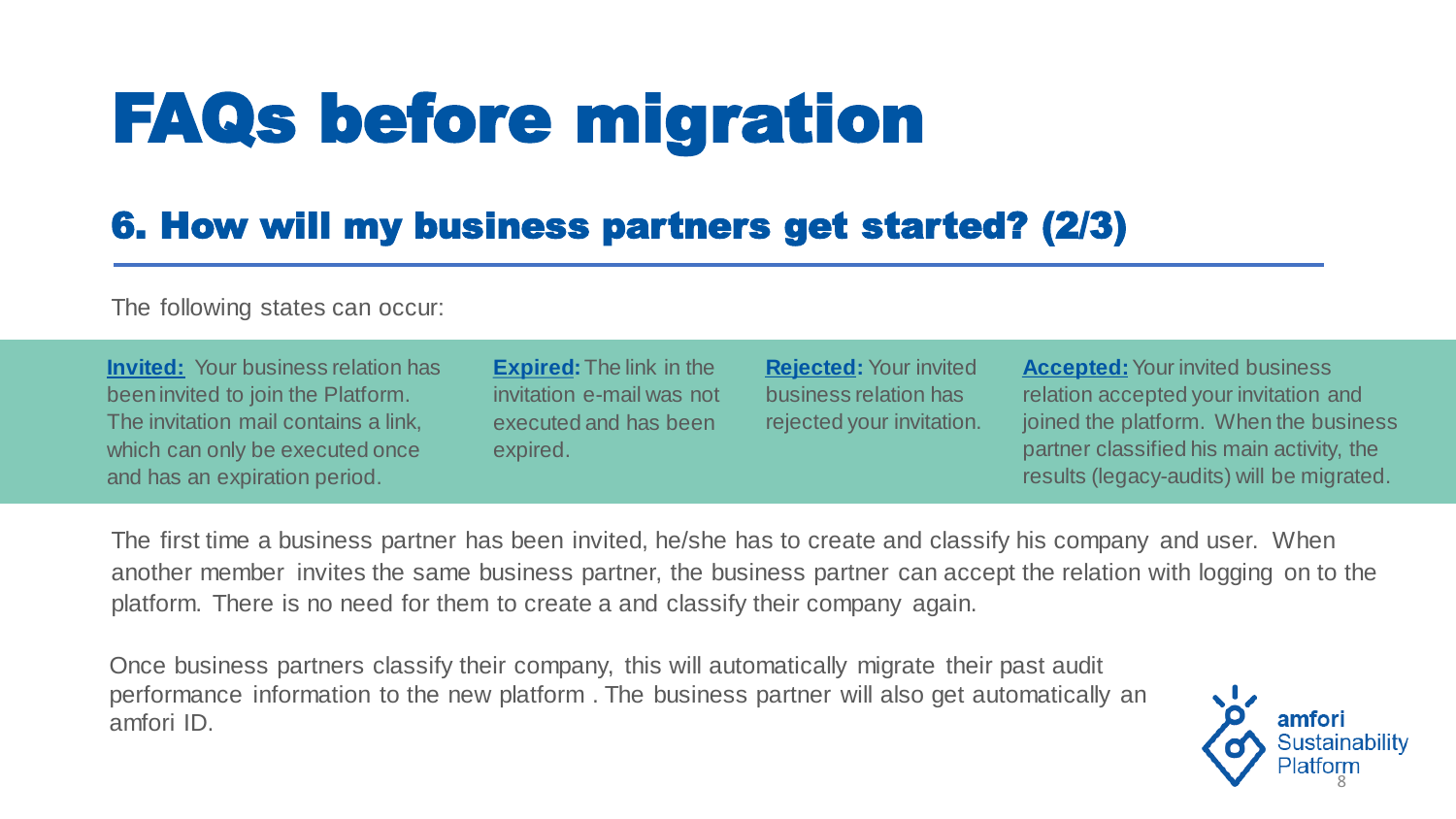### 6. How will my business partners get started? (3/3)

In the Supply Chain Mapping tab, on the right hand of your screen, you will see the list of business partner invitations, but also the 'Advanced' button:

With this button you will access a clear overview of all the invitations sent by your company  $(=$ proposed business relationships) and will allow you to filter them by status or country:



#### **Proposed Business Relations**

| <b>Legal Name:</b> | $\times$<br>Country:<br>٠ | $\times$<br>٠                                | <b>Status:</b><br>$\times$<br>٠ |         | ٠<br><b>T</b> Filter<br>c         |
|--------------------|---------------------------|----------------------------------------------|---------------------------------|---------|-----------------------------------|
| <b>Legal Name</b>  | <b>Local Name</b>         | <b>External Company</b><br><b>References</b> | <b>Full Name</b>                | Country | <b>Status</b>                     |
| Cote d'Or          | Oliphant                  | $\sim$                                       | Elephant Or                     | Belgium | PENDING - 09/22/2020<br>÷         |
| <b>ToReject</b>    | $\sim$                    | $\blacksquare$                               | to reject                       | Angola  | ÷<br>PENDING - 09/22/2020         |
| DemoRelation       | $\overline{\phantom{a}}$  | $\overline{\phantom{a}}$                     | <b>Wouter Bancken</b>           | Belgium | ÷<br>PENDING - 09/22/2020         |
| <b>Test</b>        | ٠                         | ٠                                            | TΤ                              | Belgium | <b>REJECTED - 03/17/2020</b><br>÷ |
| Popla Inc.         | Popla Inc (To accept)     | $\overline{\phantom{a}}$                     | Patje Popla                     | Belgium | ÷<br><b>REJECTED - 03/17/2020</b> |
| TeamSyncCompany    | ٠                         | $\sim$                                       | <b>Jos Bos</b>                  | Andorra | ÷<br><b>EXPIRED - 07/30/2018</b>  |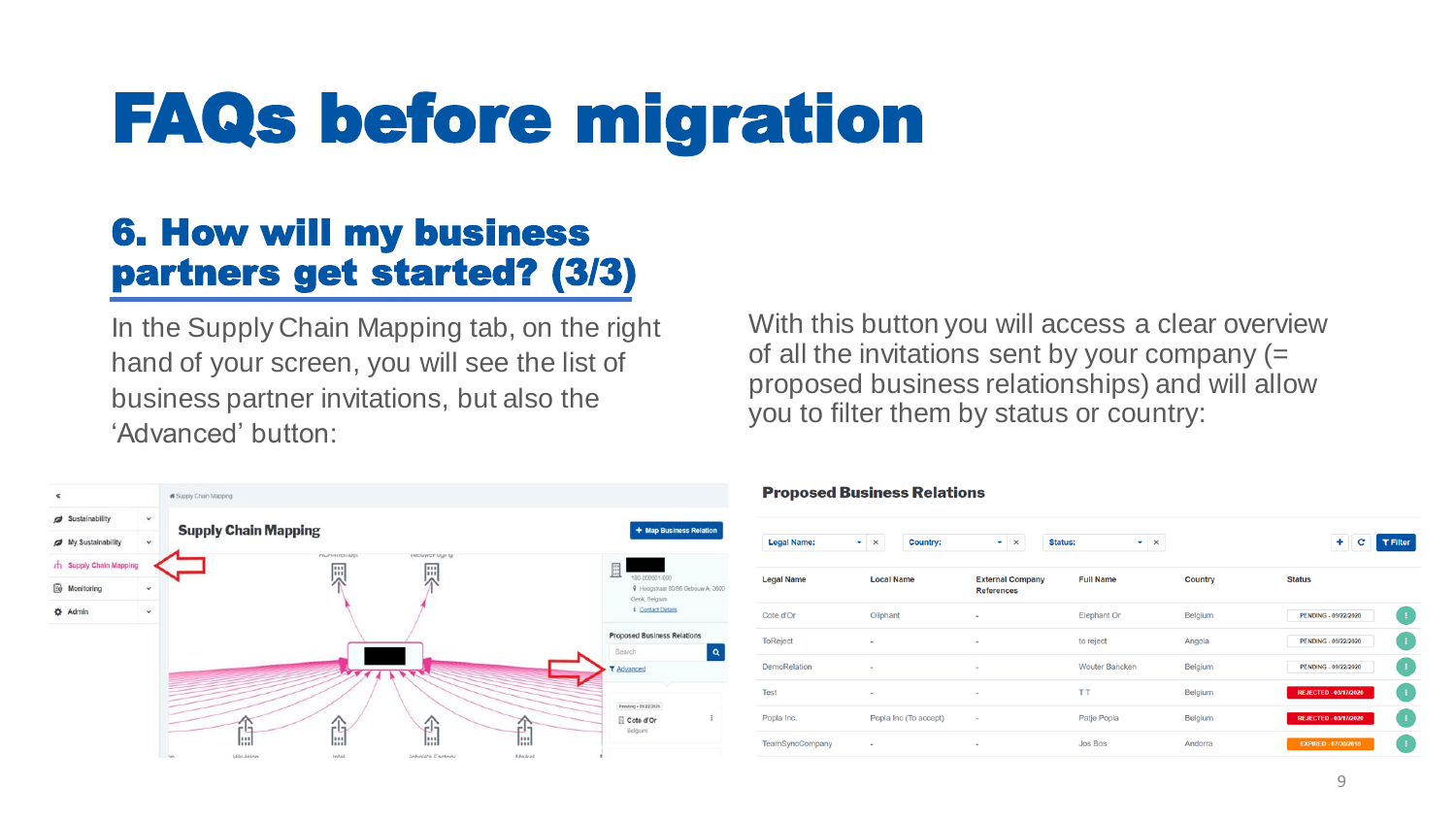#### 7. What happened if one of my business partners is already in the new platform and I am not?

Two cases can occur:

1. The business partner is migrated but the RSP is not yet. Activities will still be handled in the old platform and results will be synced daily.

<span id="page-9-0"></span>2. The business partner and the RSP are migrated, activities might happen on the new platform. Overall results will be made visible to members which are not yet migrated through the Migration Dashboard.

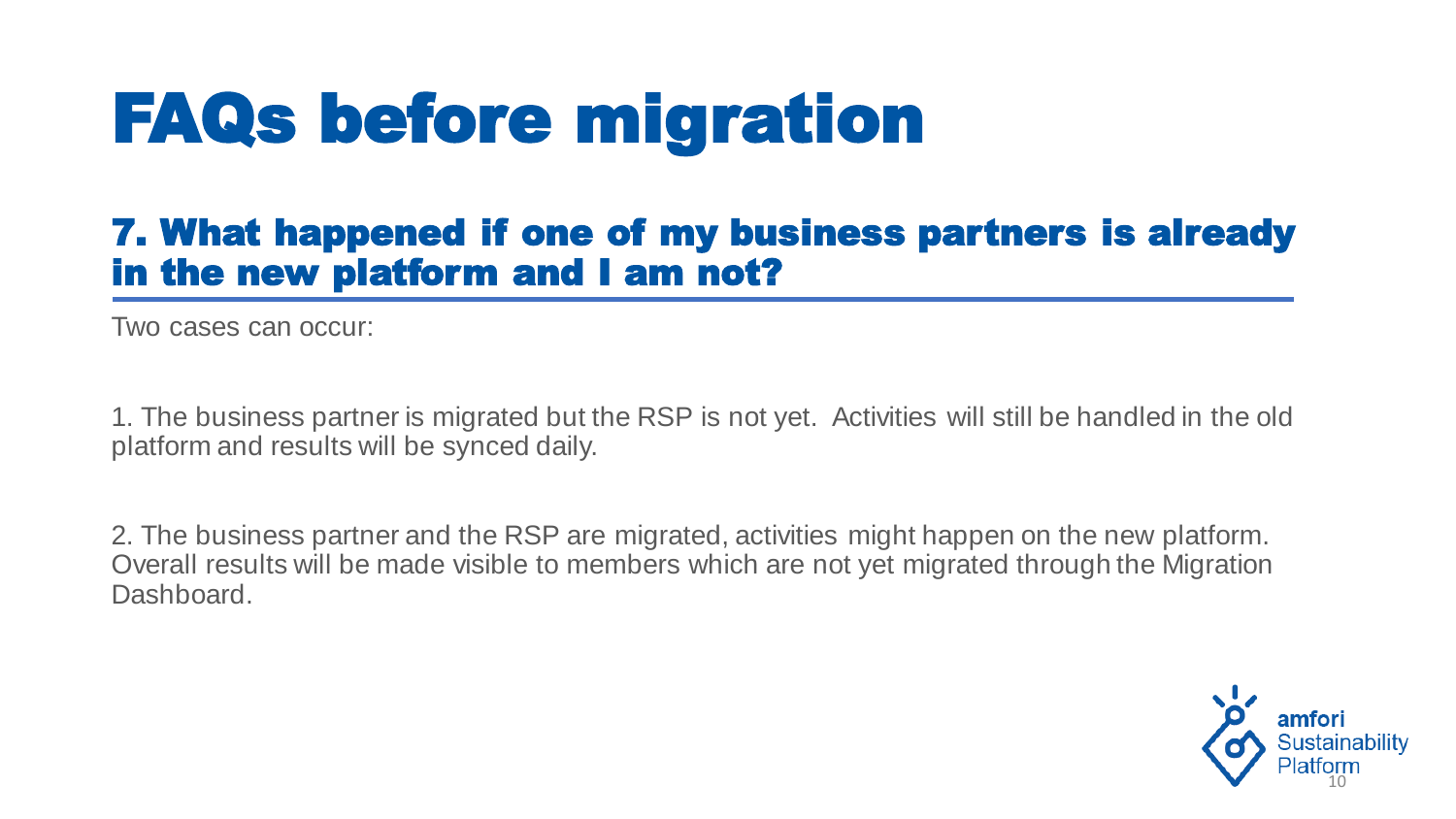### 8. What is the classification system in the new platform?

The classification system is a taxonomy to identify the main business activity of a member and its business partners.

Previously the different platforms had their individual classification, we have now arrived at an integrated one in order to be transversal and consistent. This will also allow better consistent reporting, data analytics and data exchange.

We will use the following classifications:

- sector/industry classification: **GICS** mandatory
- <span id="page-10-0"></span>• product classification: [GS1](https://www.gs1.org/standards/gpc/how-gpc-works) - voluntary

#### **Example classification:**



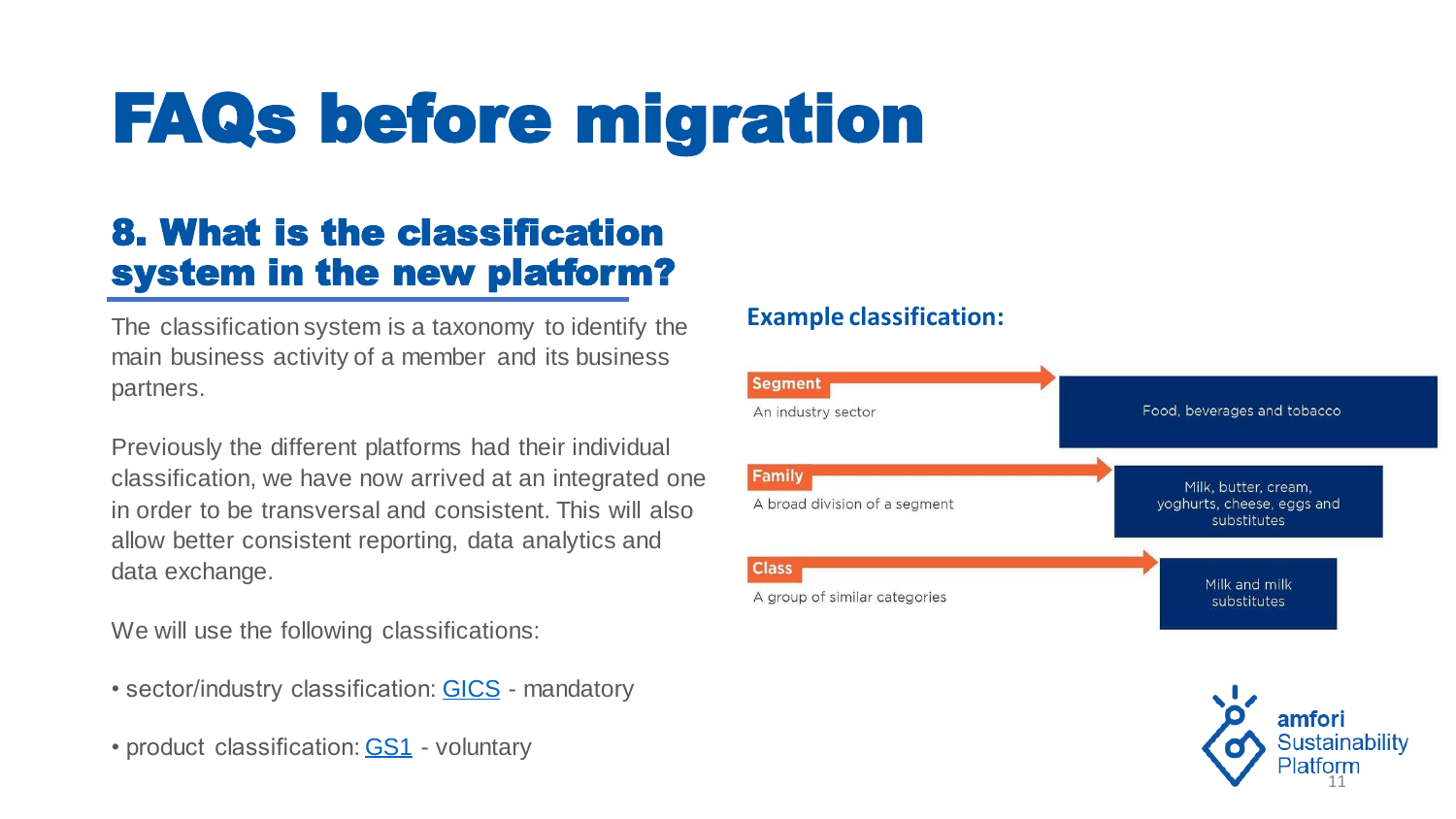### 9. How will my audit results be presented?

Audit reports will be available through the platform. These reports will be easily accessible, and we have developed a feature where all-up results will be easier to visualise via aggregated data.

The export of a PDF report will be available for both Business Partners and members.

amtori ((0)

<span id="page-11-0"></span>1. For expired monitoring (this layout is not contractual and may be updated)

| <b>Monitoring</b>                                                                                                                                                                                                                                                                                                                                                                                                                                                                                                                                                                                        |                     |                       |  |  |
|----------------------------------------------------------------------------------------------------------------------------------------------------------------------------------------------------------------------------------------------------------------------------------------------------------------------------------------------------------------------------------------------------------------------------------------------------------------------------------------------------------------------------------------------------------------------------------------------------------|---------------------|-----------------------|--|--|
| Monitored party                                                                                                                                                                                                                                                                                                                                                                                                                                                                                                                                                                                          | amfori ID           |                       |  |  |
| Site name                                                                                                                                                                                                                                                                                                                                                                                                                                                                                                                                                                                                | Site amfori ID      |                       |  |  |
| <b>Address</b>                                                                                                                                                                                                                                                                                                                                                                                                                                                                                                                                                                                           | Monitoring activity | : amfori Social Audit |  |  |
|                                                                                                                                                                                                                                                                                                                                                                                                                                                                                                                                                                                                          | Monitoring type     | : Full monitoring     |  |  |
|                                                                                                                                                                                                                                                                                                                                                                                                                                                                                                                                                                                                          | Monitoring date     | :12/03/2018           |  |  |
|                                                                                                                                                                                                                                                                                                                                                                                                                                                                                                                                                                                                          | Validity date       | :12/03/2020 Expired   |  |  |
| This is an extract of the online monitoring result, and is only valid as an acknowledgement of the result.<br>υ<br>To see all the details, review the full monitoring report, which is available here complete result. - The<br>English version is the legally binding One.<br>Af rights reserved. No part of this publication may be reproduced, translated, stored in a rebrieval system, or transmitted, in any form or by any means electronic,<br>mechanical, photocopying, recording or otherwise, be leat, re-cold, hired out or otherwise circulated without the amfori consect. @ amfori. 2020. |                     |                       |  |  |
| <b>Overall rating</b>                                                                                                                                                                                                                                                                                                                                                                                                                                                                                                                                                                                    |                     |                       |  |  |
| $\mathbf{B}$<br>٠                                                                                                                                                                                                                                                                                                                                                                                                                                                                                                                                                                                        | b<br>c.             | E.                    |  |  |
|                                                                                                                                                                                                                                                                                                                                                                                                                                                                                                                                                                                                          |                     |                       |  |  |
|                                                                                                                                                                                                                                                                                                                                                                                                                                                                                                                                                                                                          |                     |                       |  |  |
|                                                                                                                                                                                                                                                                                                                                                                                                                                                                                                                                                                                                          |                     |                       |  |  |
| <b>Section rating</b>                                                                                                                                                                                                                                                                                                                                                                                                                                                                                                                                                                                    |                     |                       |  |  |
| Performance Area 1: Social Management System and Cascade Effect                                                                                                                                                                                                                                                                                                                                                                                                                                                                                                                                          |                     | с                     |  |  |
| Performance Area 2: Workers involvement and Protection                                                                                                                                                                                                                                                                                                                                                                                                                                                                                                                                                   |                     | R                     |  |  |
| Performance Area 3: The rights of Freedom of Association and Collective Bargaining                                                                                                                                                                                                                                                                                                                                                                                                                                                                                                                       |                     | A                     |  |  |
| Performance Area 4: No Discrimination                                                                                                                                                                                                                                                                                                                                                                                                                                                                                                                                                                    |                     | B                     |  |  |
| Performance Area 5: Fair Remuneration                                                                                                                                                                                                                                                                                                                                                                                                                                                                                                                                                                    |                     | c                     |  |  |
| Performance Area 6: Decent Working Hours                                                                                                                                                                                                                                                                                                                                                                                                                                                                                                                                                                 |                     | c                     |  |  |
| Performance Area 7: Occupational Health and Safety                                                                                                                                                                                                                                                                                                                                                                                                                                                                                                                                                       |                     | c                     |  |  |
| Performance Area 8: No Child Labour                                                                                                                                                                                                                                                                                                                                                                                                                                                                                                                                                                      |                     | A                     |  |  |
| Performance Area 9: Special protection for young workers                                                                                                                                                                                                                                                                                                                                                                                                                                                                                                                                                 |                     | R                     |  |  |
| Performance Area 10: No Precarious Employment                                                                                                                                                                                                                                                                                                                                                                                                                                                                                                                                                            |                     | c                     |  |  |
| Performance Area 11: No Bonded Labour                                                                                                                                                                                                                                                                                                                                                                                                                                                                                                                                                                    |                     | A                     |  |  |
| Performance Area 12: Protection of the Environment                                                                                                                                                                                                                                                                                                                                                                                                                                                                                                                                                       |                     | c                     |  |  |

2. For expired monitoring (this layout is not contractual and ma be updated)

| <b>Monitoring</b>                                                                        |                |                     |                       |   |
|------------------------------------------------------------------------------------------|----------------|---------------------|-----------------------|---|
| Monitored party                                                                          | amfori ID      |                     |                       |   |
| Site name                                                                                | Site amfori ID |                     |                       |   |
| <b>Address</b>                                                                           |                | Monitoring activity | : amfori Social Audit |   |
|                                                                                          |                | Monitoring type     | : Full monitoring     |   |
|                                                                                          |                | Monitoring date     | : 22/07/2020          |   |
|                                                                                          | Validity date  |                     | :21/07/2021           |   |
| <b>Overall rating</b>                                                                    |                |                     |                       |   |
| $\blacktriangle$<br>$\mathbf{H}$                                                         |                | $\mathbf{D}$        |                       | × |
| <b>Section rating</b><br>Performance Area 1: Social Management System and Cascade Effect |                |                     |                       | c |
| Performance Area 2: Workers involvement and Protection                                   |                |                     |                       | R |
| Performance Area 3: The rights of Freedom of Association and Collective Bargaining       |                |                     |                       | A |
| Performance Area 4: No Discrimination                                                    |                |                     |                       | в |
| Performance Area 5: Fair Remuneration                                                    |                |                     |                       | c |
| Performance Area 6: Decent Working Hours                                                 |                |                     |                       | ċ |
| Performance Area 7: Occupational Health and Safety                                       |                |                     |                       | c |
| Performance Area 8: No Child Labour                                                      |                |                     |                       | A |
| Performance Area 9: Special protection for young workers                                 |                |                     |                       | R |
| Performance Area 10: No Precarious Employment                                            |                |                     |                       | c |
| Performance Area 11: No Bonded Labour                                                    |                |                     |                       | A |

#### **General description**

Lorem ipsum dolor sit amet, consectetur adipisicing elit, sed do eiusmod tempor incididunt ut labore et dolore<br>magna aliqua. Ut enim ad minim veniam, quis nostrud exercitation ullamco laboris nisi ut aliquip ex ea commodo<br> int occaecat cupidatat non proident, sunt in culpa qui officia deserunt mollit anim id est laborum

12

.<br>Neque porro quisquam est qui dolorem ipsum quia dolor sit amet, consectetur, adipisci velit. Nunc purus risus, volutpat sagittis, lobortis at, dignissim sed, sapien. Fusce porttitor jaculis ante

Monitoring results for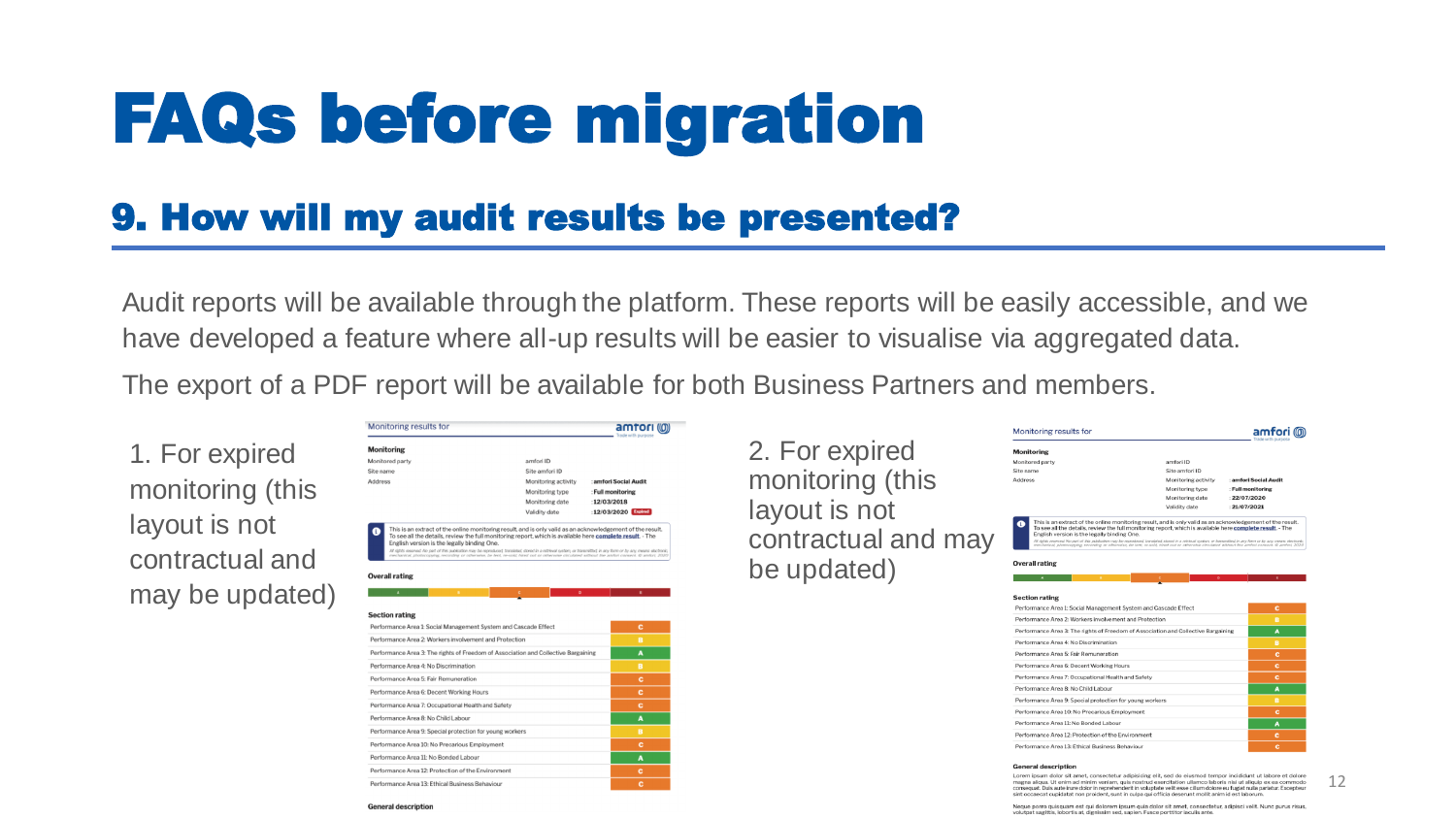### 10. How can I best prepare for migrating to the new platform?

Members are strongly encouraged to take the following steps and ensure all the data they currently hold on the platform is accurate, valid and up to date. This includes:

- Their own data and user lists
- Their branches' data and user lists
- Their supplier lists
- Their producer lists, and the producer data.

<span id="page-12-0"></span>**It is vital that producer main contact details are correct at the time of migration! Incorrect email addresses will delay the migration as the member has to contact the producer to gain the correct email address, update it and resend the invitation. When the email address is correct this can be done in one step enabling a faster transition. No data will be lost during transition.**

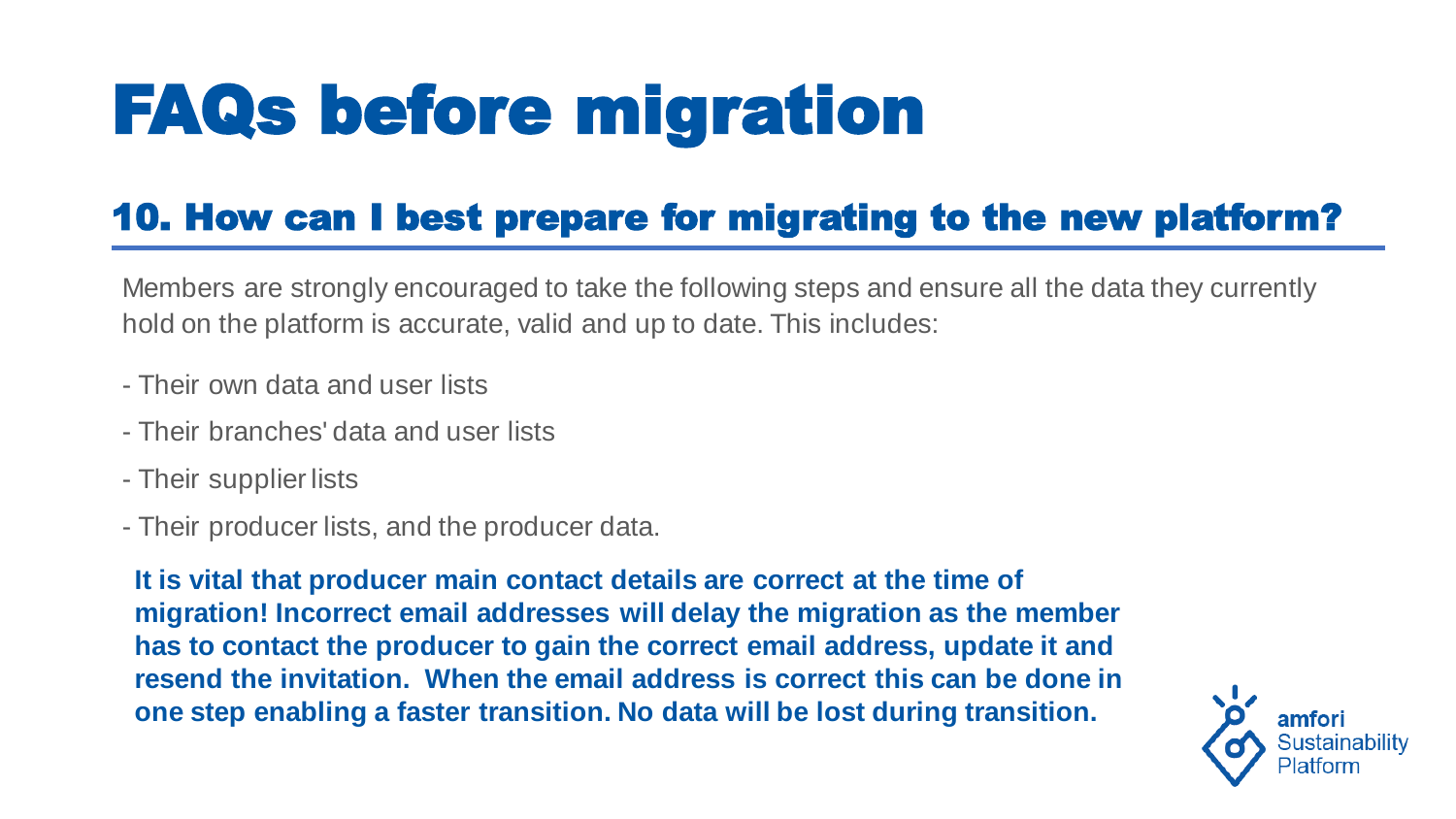### 1. What roles can be attributed to member users?

The member Admin can invite users and assign them 4 roles:

**Member Admin:** this role has the highest level of permissions. It can edit the company details, invite other users and conduct monitoring and improvement activities.

**Member:** this role can conduct monitoring and improvement activities but cannot edit company details and invite users.

**Trainee:** this role can access activities on the amfori Academy, but it has no visibility over the activities of the company.

<span id="page-13-0"></span>By navigating to the 'Admin' section then 'Invitations' tab, you can see the status of sent invitations. If an invitation has expired, you will have to go back to the 'Users' tab and resend the invitation.



**Member buyer:** this role can access the sustainability profiles of the linked business partners and the continuous improvement.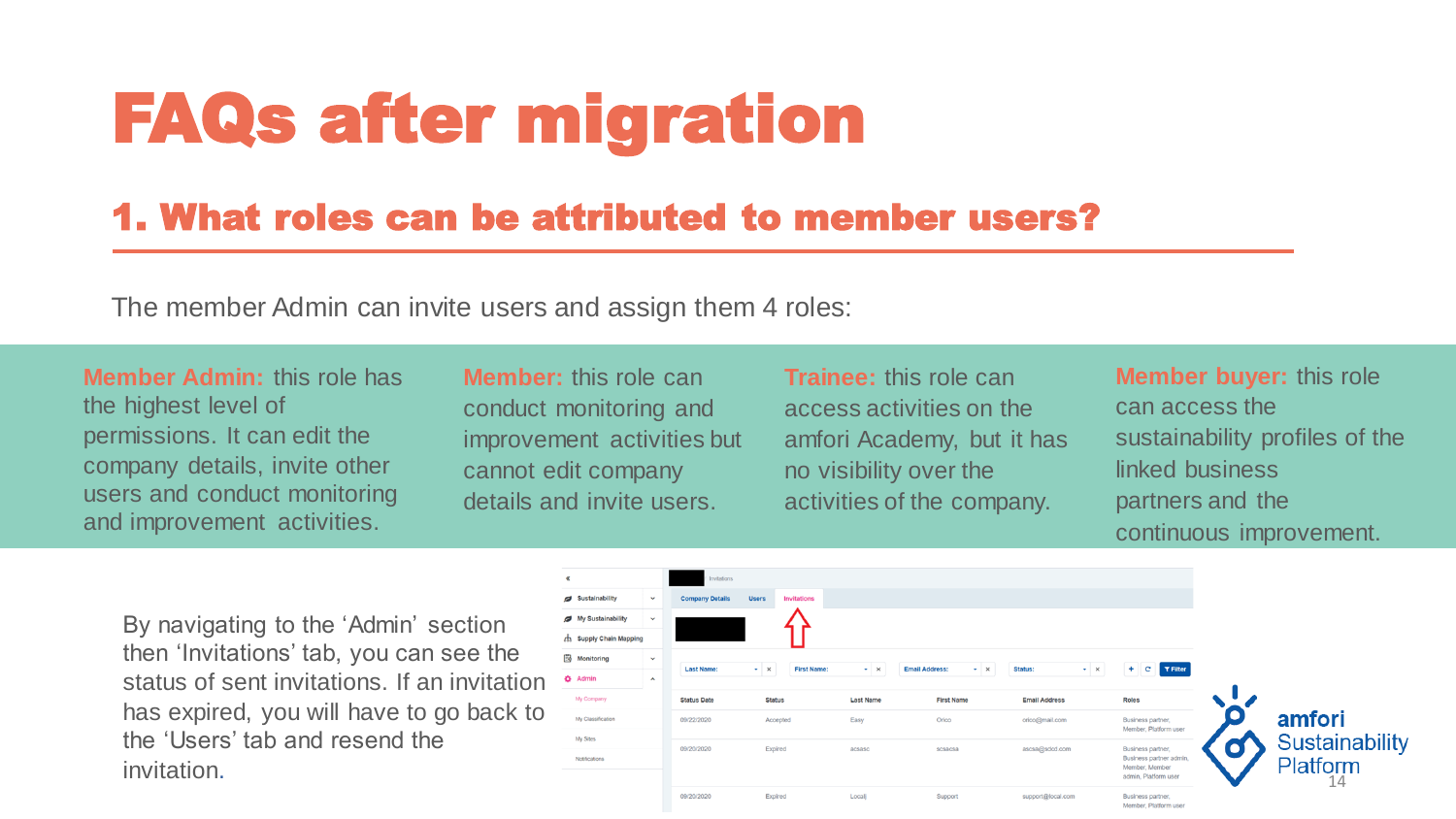### 2. What is the single sign on (SSO)?

With the introduction of the amfori Sustainability platform, the different online services of amfori become connected. This means that you only need one set of credentials to log in to access any amfori environment. Additionally, it means that when data is changed in one environment it is automatically changed in the other.

Today, our digital work consists of four separate environments: the platform(s), the dashboard(s), the Academy and the website. Access to each environment occurs through separate log-in processes and with different credentials. In addition, each environment operates separately.

<span id="page-14-0"></span>Whilst building this integrated infrastructure, we are also striving to **align processes** across amfori BSCI and amfori BEPI over the entire due diligence cycle. amfori Sustainability Platform users will now have the same or very similar sets of steps to invite business partners, request monitoring and promote remediation whether they operate in amfori BSCI or in amfori BEPI.

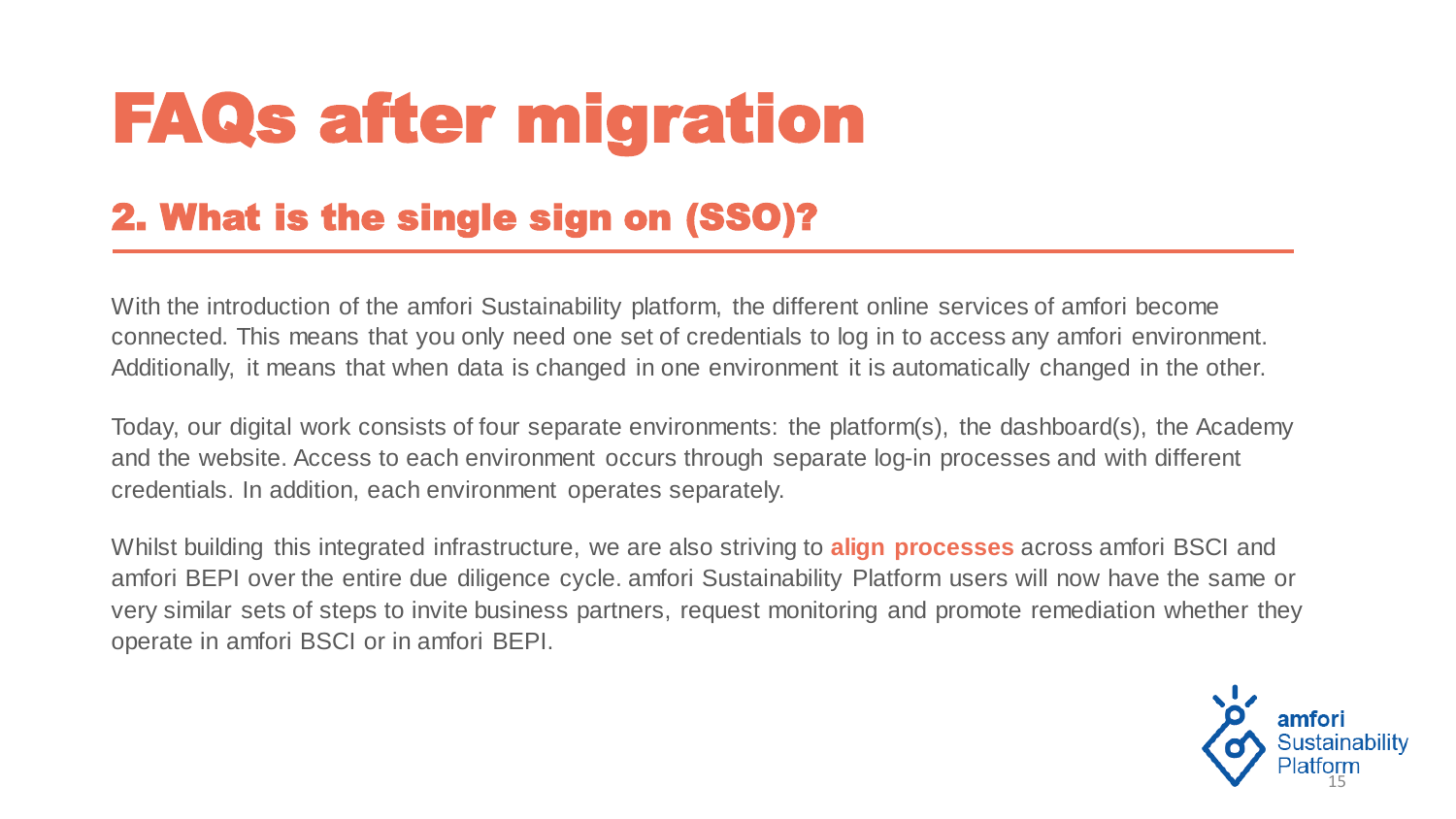#### 3. What does the member journey look like in the new platform?

The development of the Platform has been an opportunity for amfori to design and integrate a flow for all due diligence processes that are required by amfori BSCI and amfori BEPI.

This means that you will be able to complete in the platform your entire due diligence journey, from the on-boarding of business partners, through monitoring to remediation within the Platform itself and move past the use of Excel sheets and alternative databases that you might be using today.

<span id="page-15-0"></span>In addition, the platform will integrate a first level of analytics within the Platform. This will consist of aggregated data on the social and environmental due diligence activities that you are conducting in the Platform.  $\blacksquare$ 



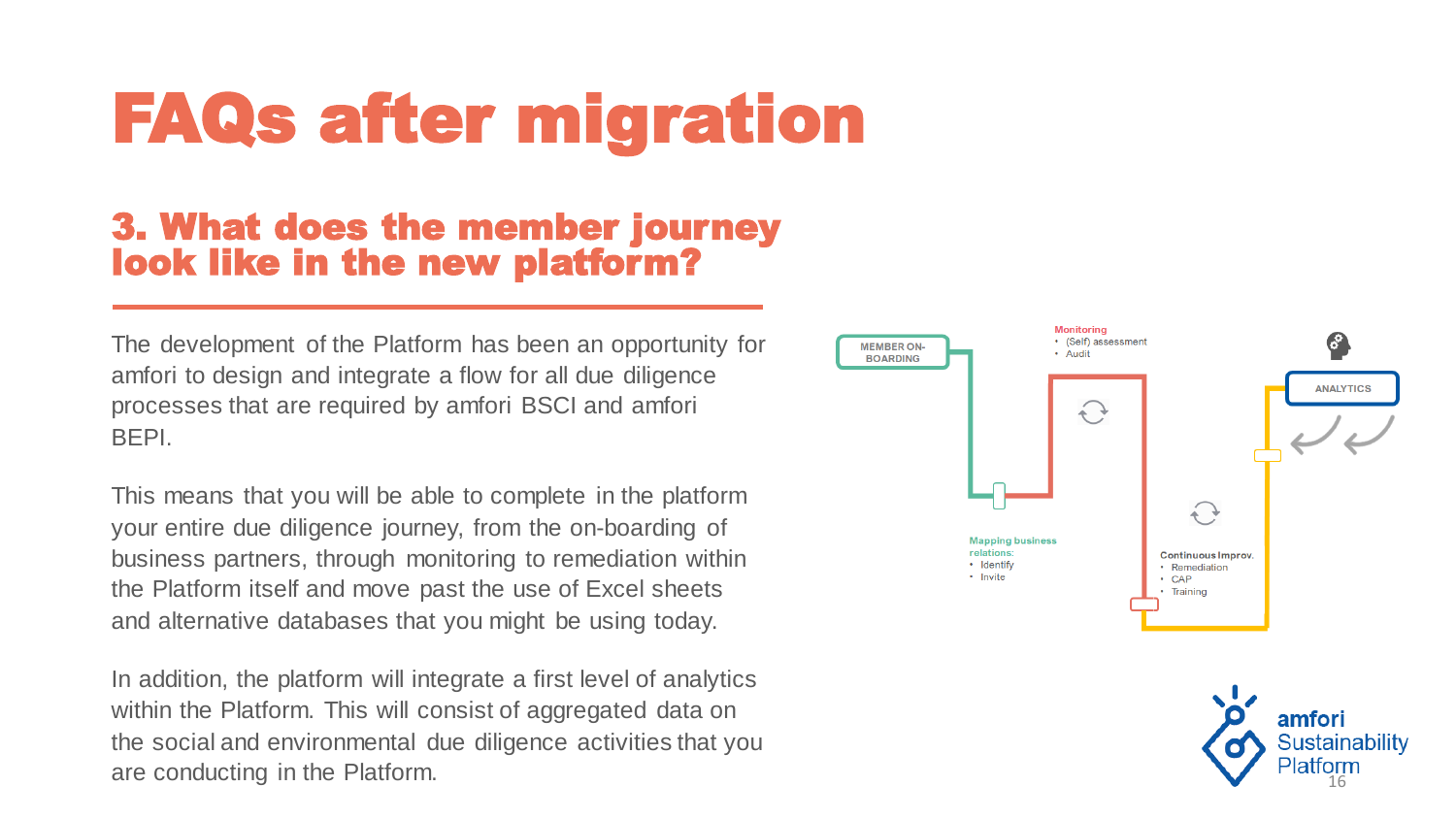#### 4. Will the amfori Sustainability Platform and the amfori Academy merge?

Due to the nature of the amfori Academy as an independent product, we cannot merge the systems together, but both will be used for their intended purpose.

Data from the amfori Academy will be merged in our analytical environment to have the necessary reports about capacity topics in your supply chain. This allows a full data view per business partner and member.

<span id="page-16-0"></span>A link to the amfori Academy will be present in the sustainability platform, to allow users to navigate easily.

5. What can I do if I want to invite a business partner that exists on the BSCI platform but was not in my supply chain?

We would advise that you wait until this business partner is invited to migrate to the new platform and then add them to your supply chain.

If you cannot wait, you can invite them via the 'Supply Chain Mapping' tab. However, please note that you won't see any audit history in their profile until they're migrated.

When adding them, please make sure you invite the same admin person as noted on the amfori BSCI platform. Otherwise, this action will create a duplicate profile and the audit history will not be synced.

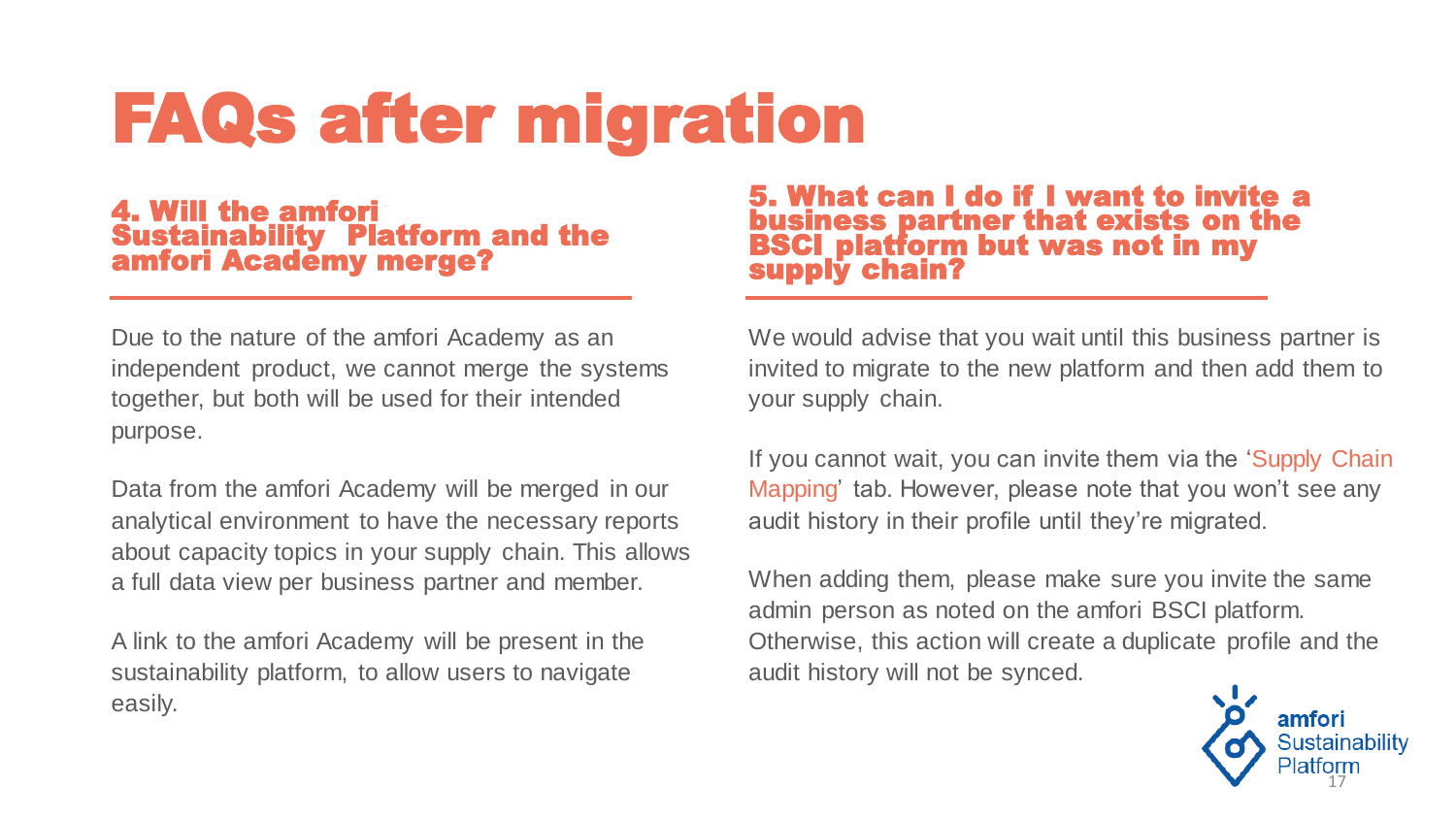### 6. I did not receive the amfori Sustainability platform invitation email, what can I do?

The invitation email is sent from the following email address: [noreply@amfori.org](mailto:noreply@amfori.org).

If you cannot find this email in your inbox, please check your spam or junk folder. If it not there it could mean that your company's firewall is blocking emails from this email address. Therefore, we recommend that you ask your IT team to investigate the issue and unblock [noreply@amfori.org.](mailto:noreply@amfori.org)

<span id="page-17-0"></span>Once that's done, please contact [info@amfori.org](mailto:info@amfori.org) and we will re-send you the invitation.

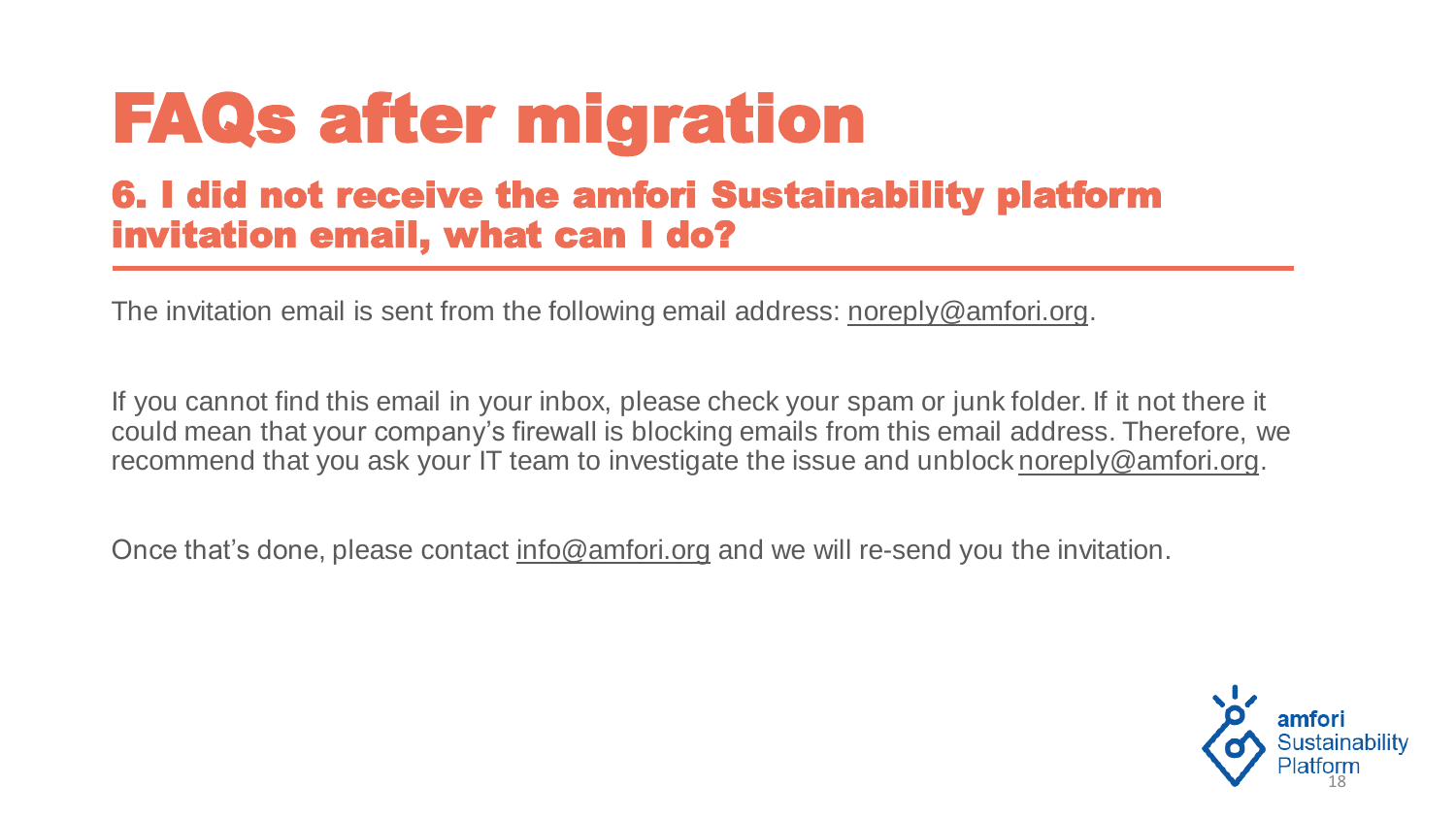#### 7. I sent an invitation for the amfori Sustainability Platform to my business partner and they accepted. However, in Supply Chain Mapping their status is still "pending". What should I do? (1/2)

The 'pending' status means that you have sent the invitation to your business partner, however, they haven't accepted it *yet*. They might have clicked on 'accepted' but not completed the necessary steps afterwards, therefore, you will still see the business partner as 'pending'.

We would advise that you contact your business partner outside the platform to encourage them to accept the invitation and complete all the necessary steps.

<span id="page-18-0"></span>If they cannot locate the invitation email, you can resend the invitation through the 'Supply Chain Mapping' tab in the Platform. In this tab, locate the invitation that was sent previous (*right side of your screen*) and click on it.

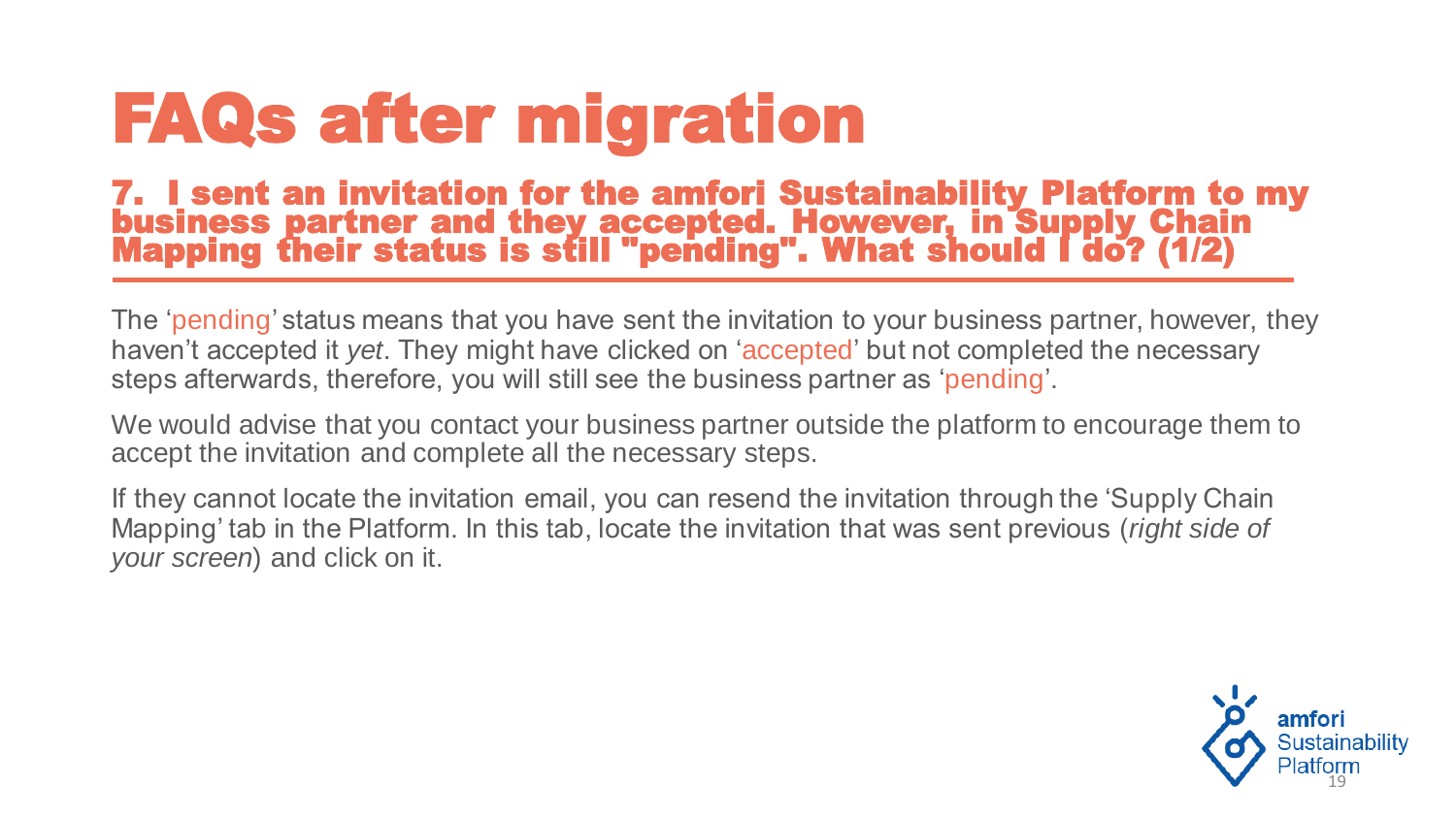#### 7. I sent an invitation for the amfori Sustainability Platform to my business partner and they accepted. However, in Supply Chain Mapping their status is still "pending". What should I do? (2/2)

In the Supply Chain Mapping tab, on the right hand of your screen, you will see the list of business partner invitations, but also the 'Advanced' button:

With this button you will access a clear overview of all the invitations sent by your company (= proposed business relationships) and will allow you to filter them by company, status or country:



#### **Proposed Business Relations**

| <b>Legal Name:</b>  | <b>Country:</b><br>$\times$<br>٠ | ×<br>٠                                       | <b>Status:</b><br>$\times$<br>٠ |         | ÷<br>$T$ Filter<br>c               |
|---------------------|----------------------------------|----------------------------------------------|---------------------------------|---------|------------------------------------|
| <b>Legal Name</b>   | <b>Local Name</b>                | <b>External Company</b><br><b>References</b> | <b>Full Name</b>                | Country | <b>Status</b>                      |
| Cote d'Or           | Oliphant                         | ٠                                            | Elephant Or                     | Belgium | PENDING - 09/22/2020<br>÷.         |
| <b>ToReject</b>     | $\sim$                           | ٠                                            | to reject                       | Angola  | PENDING - 09/22/2020<br>÷          |
| <b>DemoRelation</b> | $\overline{\phantom{a}}$         | $\overline{\phantom{a}}$                     | <b>Wouter Bancken</b>           | Belgium | PENDING - 09/22/2020<br>- 1        |
| Test                | $\overline{\phantom{a}}$         | $\sim$                                       | <b>TT</b>                       | Belgium | <b>REJECTED - 03/17/2020</b><br>÷  |
| Popla Inc.          | Popla Inc (To accept)            | $\overline{\phantom{a}}$                     | Patje Popla                     | Belgium | ÷<br><b>REJECTED - 03/17/2020</b>  |
| TeamSyncCompany     | $\blacksquare$                   | $\blacksquare$                               | Jos Bos                         | Andorra | <b>EXPIRED - 07/30/2018</b><br>- 1 |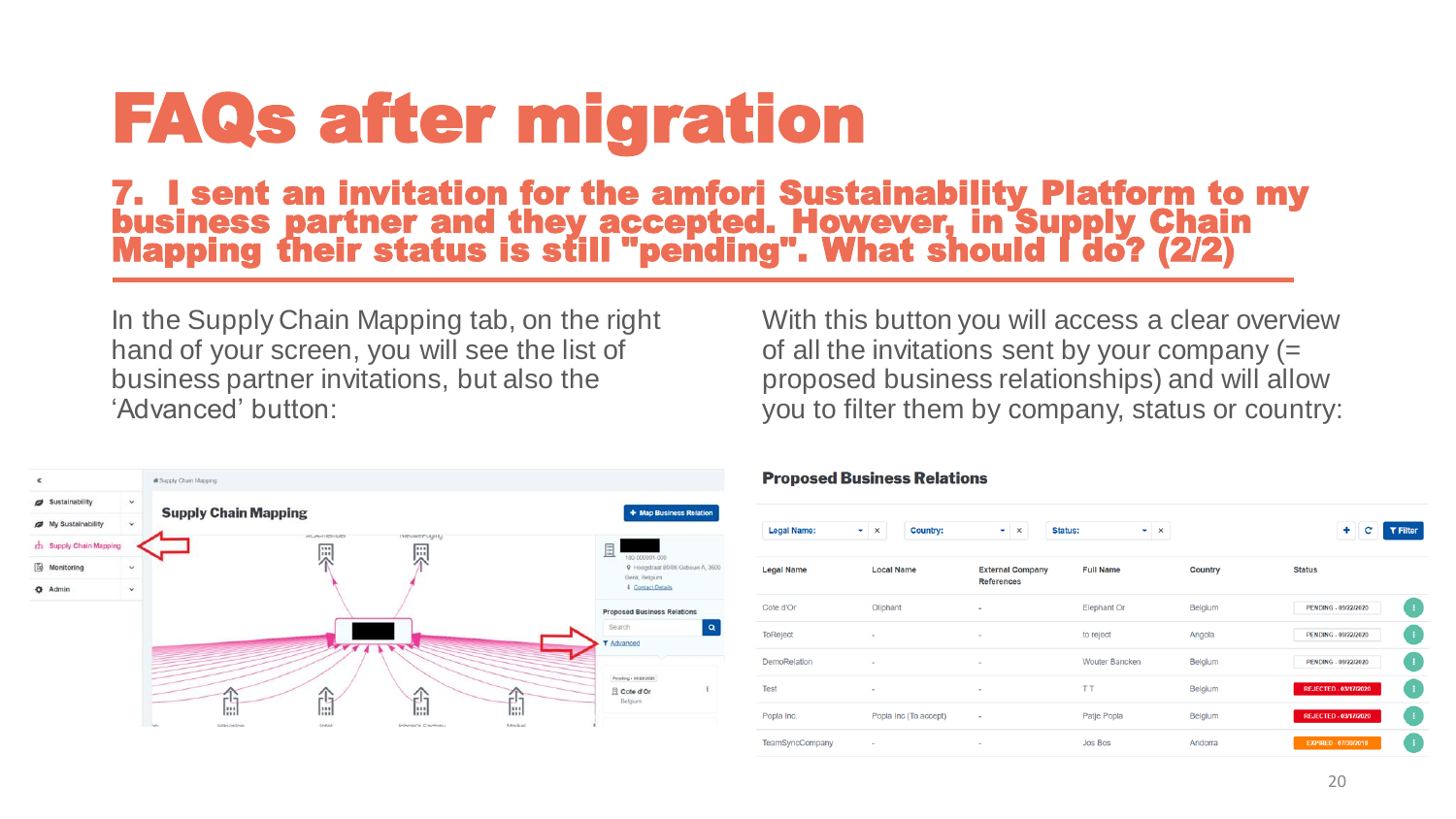8. I sent the invitation to my business partner but I cannot find them on the new amfori platform, what should I do?

Not seeing the business partner in your supply chain means that your business partner hasn't accepted the invitation yet.

We would advise you to contact your business partner outside the platform to inform them that they should have received an email from [noreply@amfori.org.](mailto:noreply@amfori.org) You should encourage them to accept the invitation and complete all the necessary steps.

<span id="page-20-0"></span>If they need a new invitation email, you can resend the invitation by going to your 'Supply Chain Mapping' tab, finding the invitation the invitation that was already sent (right side of your screen) and clicking on it.

9. I sent the invitation to my business partner but their profile is still not accessible (appears as grey and cursive), what should I do?

This means that your business partner has accepted your invitation and created their user profile but has not yet classified their company.

You can inform your business partner that they now need to log in to the [Sustainability Platform](https://platform.amfori.org/) and classify their company according to the [GICS Classification.](https://www.spglobal.com/marketintelligence/en/documents/112727-gics-mapbook_2018_v3_letter_digitalspreads.pdf) They need to go to 'Admin -> My Classification'

Once this step is completed, their audit results will be migrated and you will be able to access their profile and audit history.